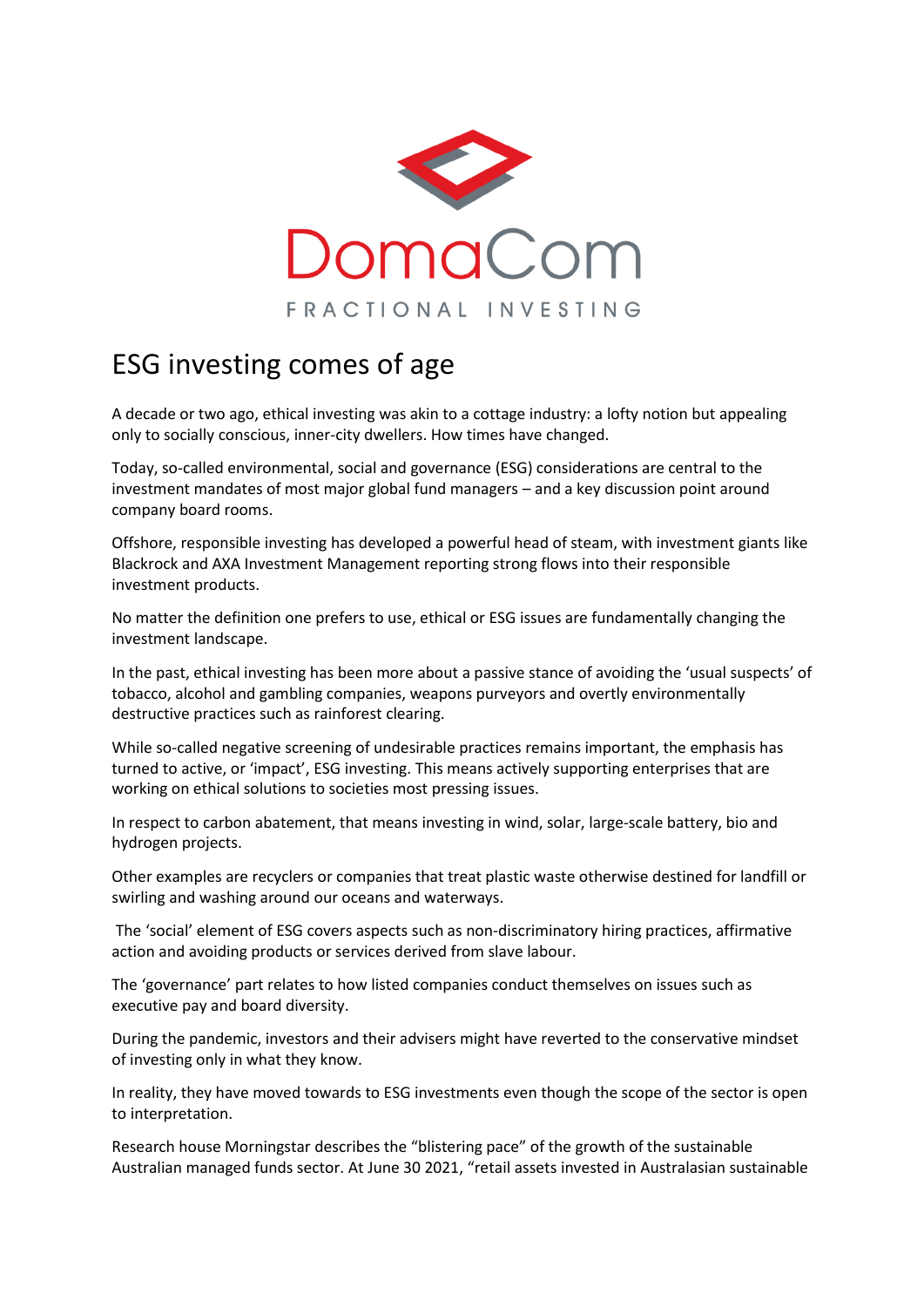investments" stood at \$33.4 billion, 66 per cent higher than a year ago. The sector also recorded record funds flow of \$2.9 billion in the June quarter. Tellingly, 66 per cent of the inflows are directed at active ESG mandates, as opposed to simply avoiding harmful practices.

In its 2020 benchmark survey, the Responsible Investment Association Australasia (RIAA) reports that 44 Australian fund managers with \$1,149 billion of assets met at least 75 per cent of responsible investing guidelines. These ethically-inclined fund represented 37 per cent of \$3,135 billion of total assets under management.

"The penny has dropped that you can't invest in a company that is not handling climate risk or abusing its social licence to operate,'' says RIAA chief executive Simon O'Connor.

Increasingly, the 'E' in ESG is being highlighted given the imperative to reduce global warming to acceptable levels.

The issue has only gained urgency after the United Nations' Intergovernmental Panel on Climate Change in August affirmed the need to halve emissions in the next decade, to stay within 1.5 degrees Celsius and reach the global target of net zero emissions by 2050.

The report claims current investment in low-carbon technologies would need to increase five-fold even to contain global warming to the higher limit of two degrees.

With \$US135 billion under management, the London based active funds manager Man Group typifies how seriously the big end of town is treating the issue.

"The UN's latest report …. represents an existential risk, including how we run our businesses, how asset managers will manage clients' money and how we can contribute to society," Man Group's chief operating officer and head of ESG Robyn Grew says.

"It's incumbent upon the financial services industry to assume greater responsibility and act as powerful drivers for much-needed climate action. We must evaluate climate risk, engage with companies, vote for climate action and continue to decarbonise our portfolios."

In the meantime, professional investors are also taking an increasingly dark view of companies taking ESG shortcuts – and are using forums such as the current annual meeting season to voice their views.

Conventional wisdom was that taking an ethical stance meant sacrificing returns, with the so-called 'sin' stocks generating superior returns.

The good news is that along the green-tinged ESG journey, investors don't need to be out of pocket to have a clear conscience.

According to the RIAA benchmark report, ethical Australian share funds achieved an average oneyear return of 24.7 per cent, pipping the overall sector average of 22.3 per cent. Ethical five-year returns averaged 10.1 per cent, compared with 7.8 per cent for the standard funds.

As the ESG landscape evolves, more emphasis is being placed on so-called impact investing, which means a positive focus on sustainable and socially responsible enterprises.

Think of it as being a more intense manifestation of the active ESG investing ethos. Far from being an act of altruism, impact investing is all about generating a measurable social or environmental benefit as well as a respectable financial return.

## **A more direct route to investing in ESG**